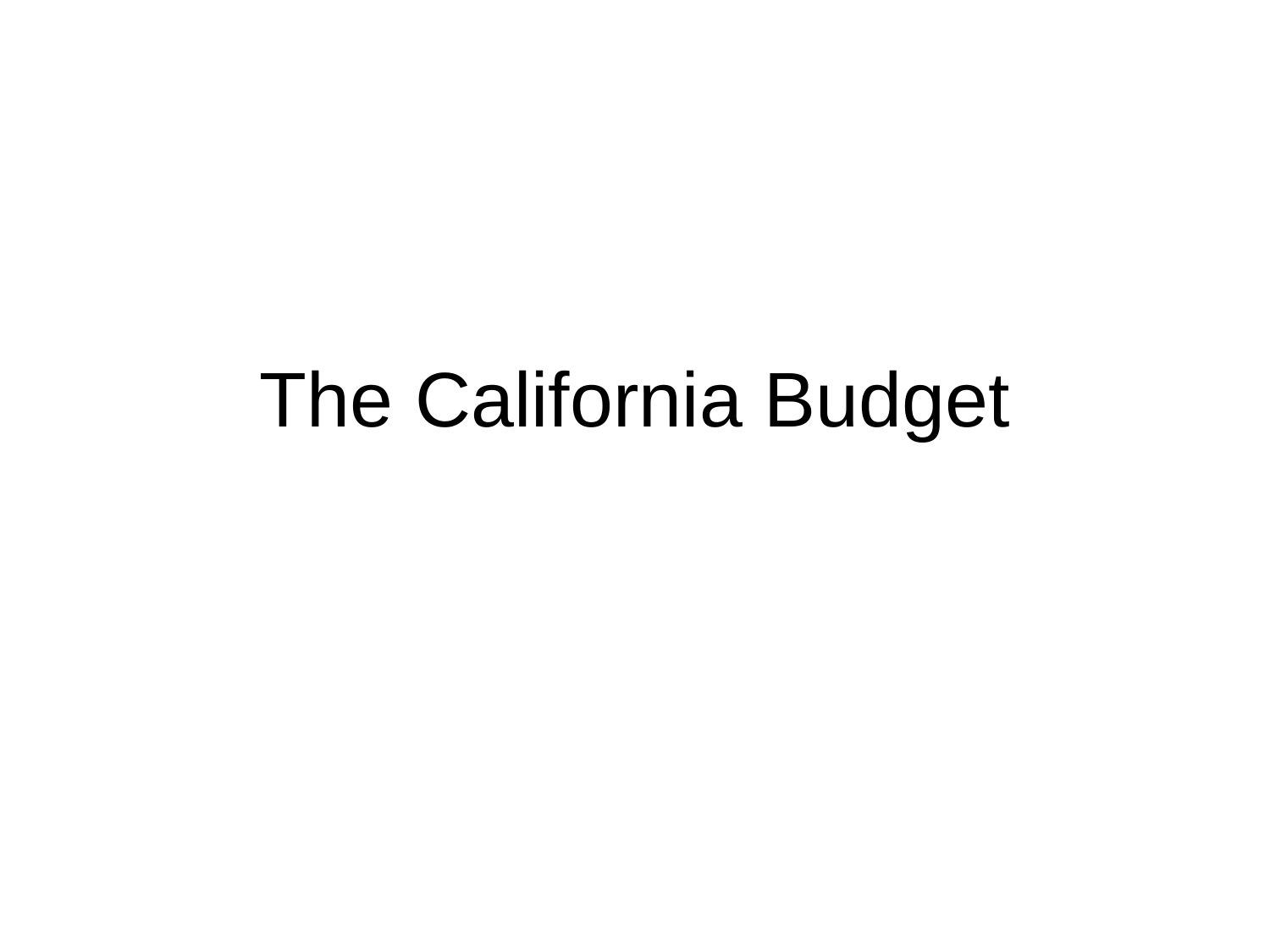## Normal Process

- Begins in September with submission from agencies of budget requests
- Governor comes out in January with initial proposal
- Legislature holds overview hearings
- Governor revises proposal based on projected revenues in May Revision
- Legislature deliberates and passes budget bill
- Governor signs with line item vetoes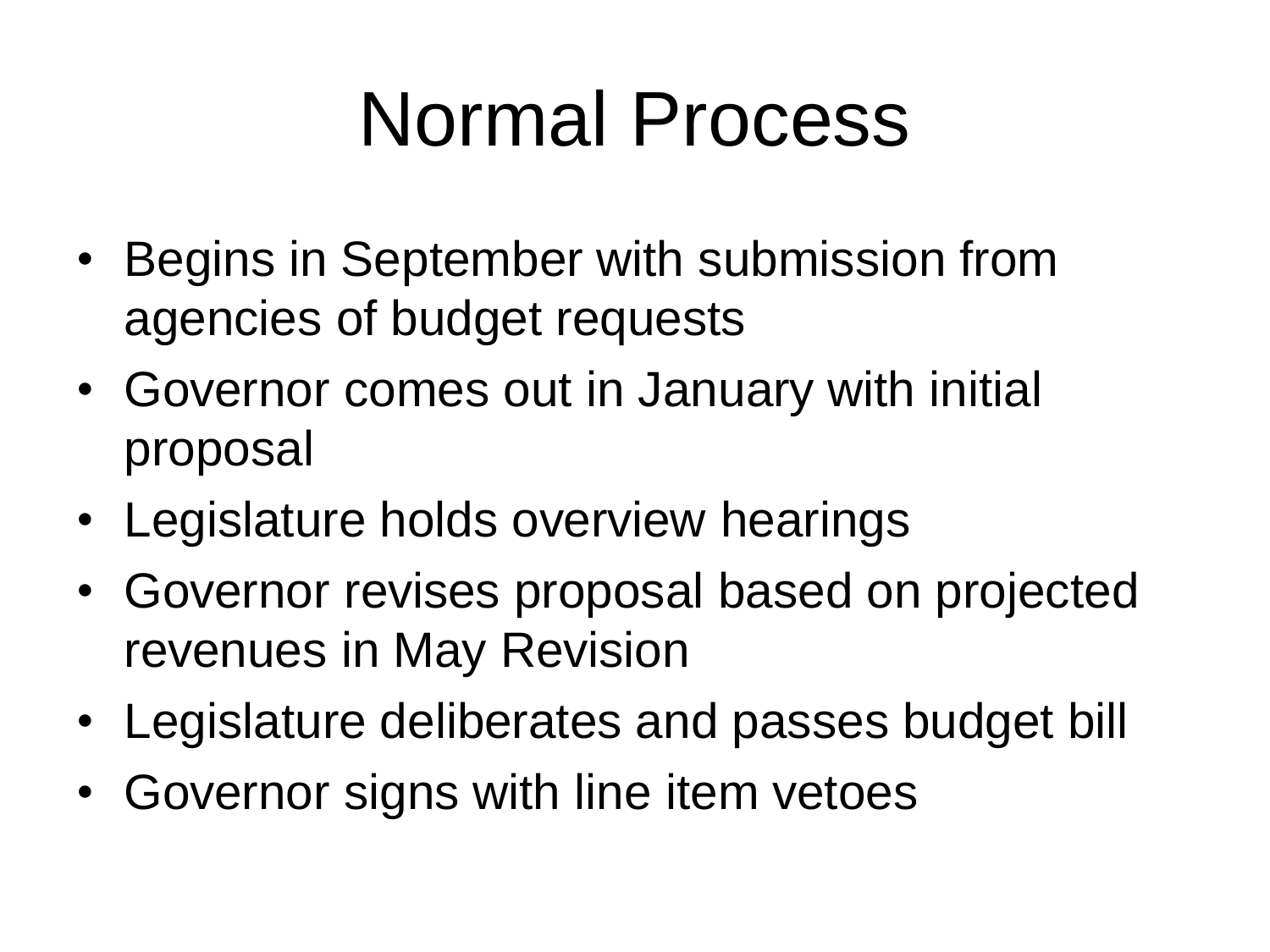# Last Year and Current Year

- Process different because of fiscal crisis
- Last year February solution was a twoyear fix which was substantially revised after May revenue numbers and June election.
- This year February solution limited to current year, budget year solutions held until revenues better known.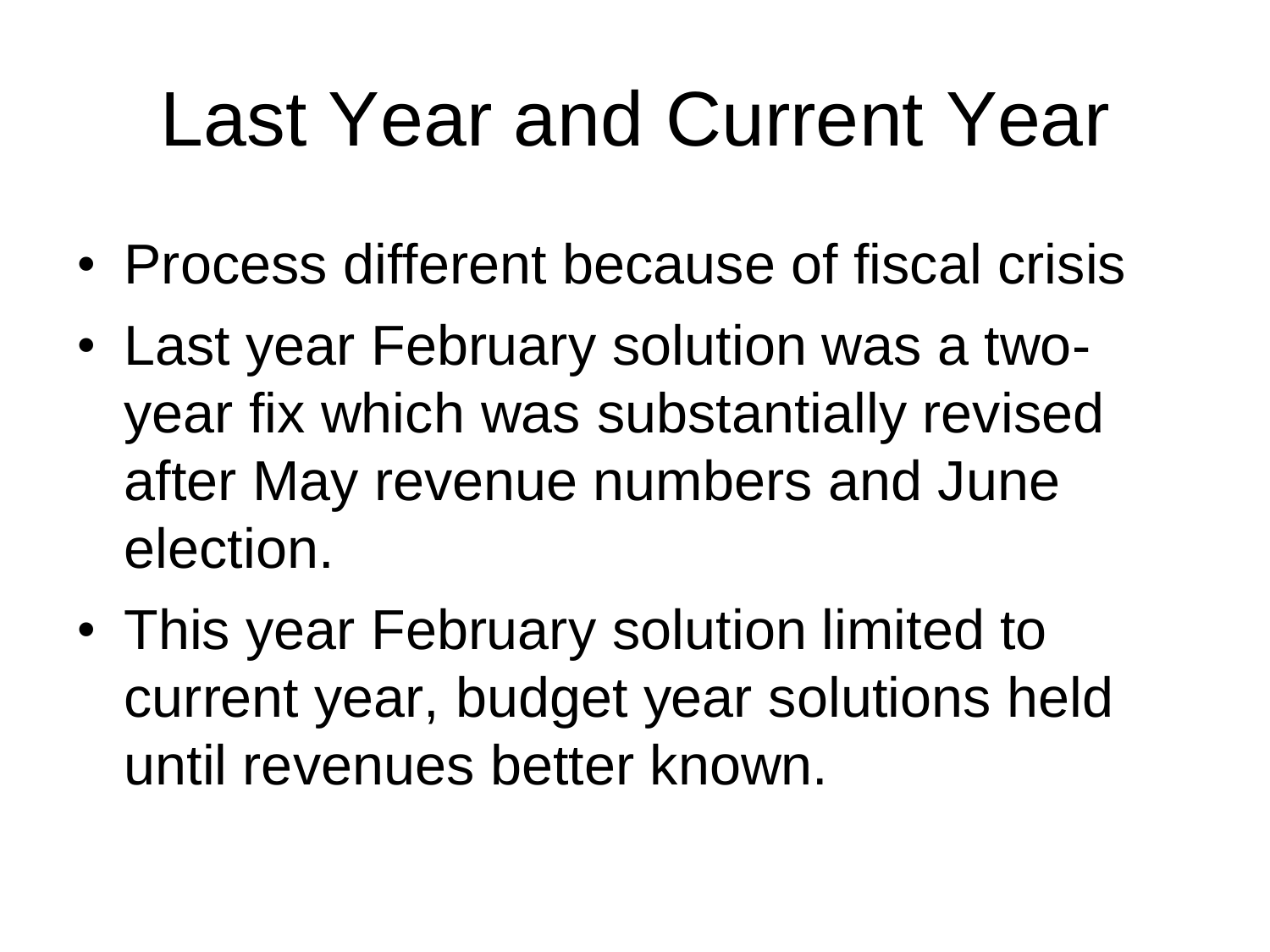# Deep Cuts to CCCs in 2009-10

• CCC total funding cut by more than \$520 million or 8 percent:

- \$333 million cut to categorical programs
- \$193 million cut to general purpose funds that support instruction
- Student fees raised to \$26 per unit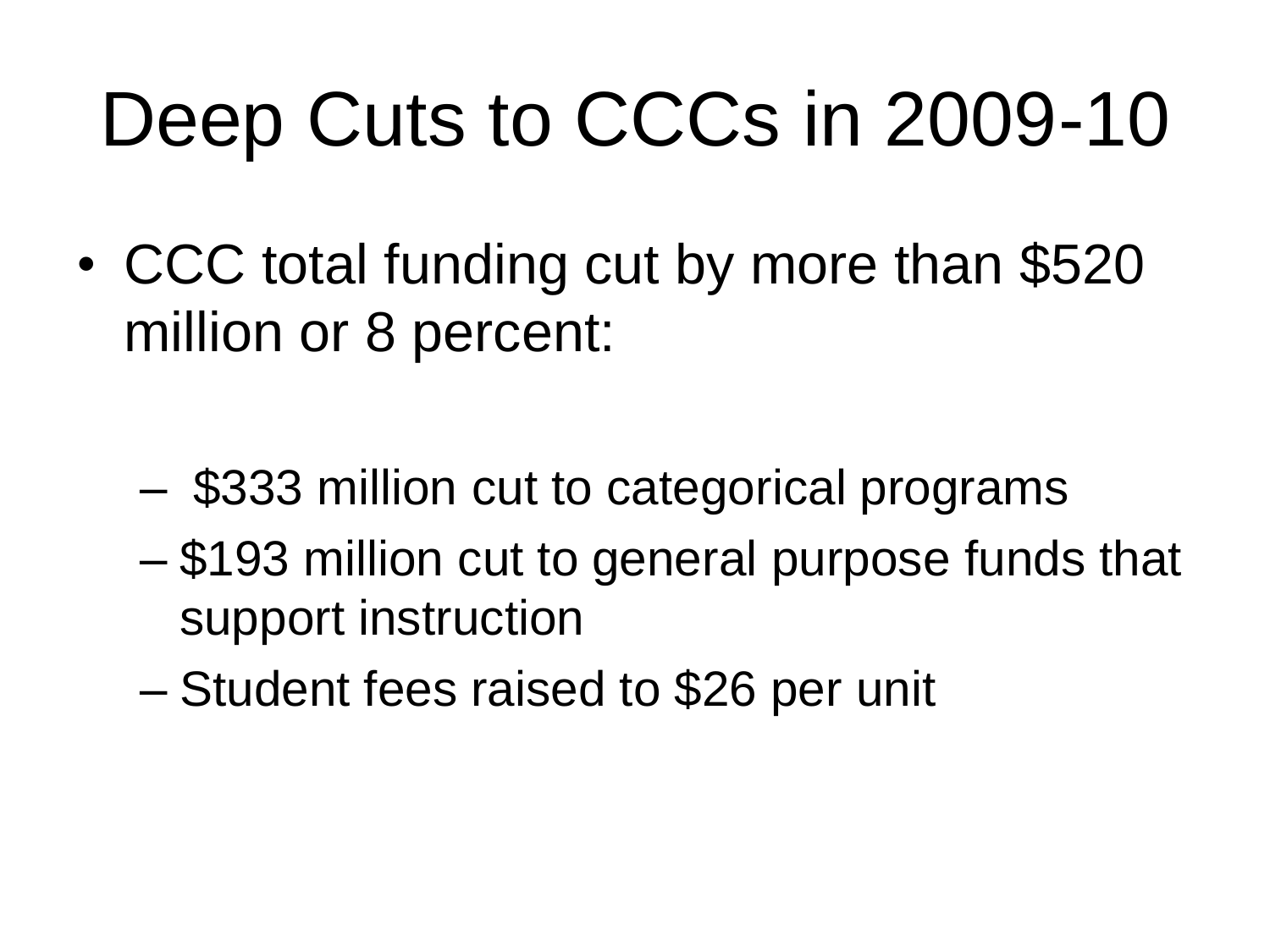# Unprecedented Enrollment Demand

- High unemployment
- Students being displaced from UC and **CSU**

• Record numbers of high school graduates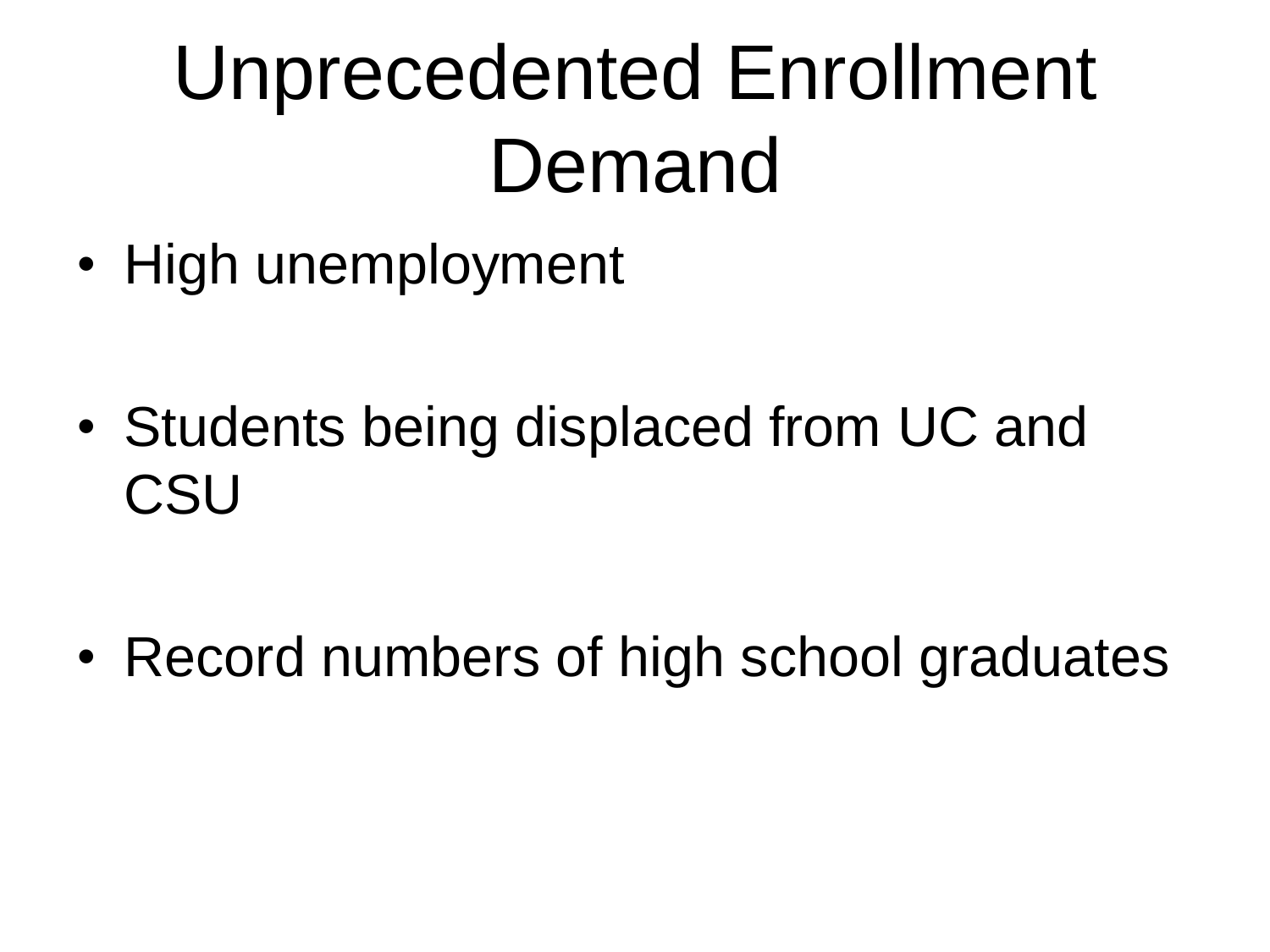# Budget Impacts on the Colleges

• Budget cuts have forced most districts to make significant reductions in the number of course sections

• Most districts have cut between 5 and 10 percent of course sections--primarily those taught by part-time faculty.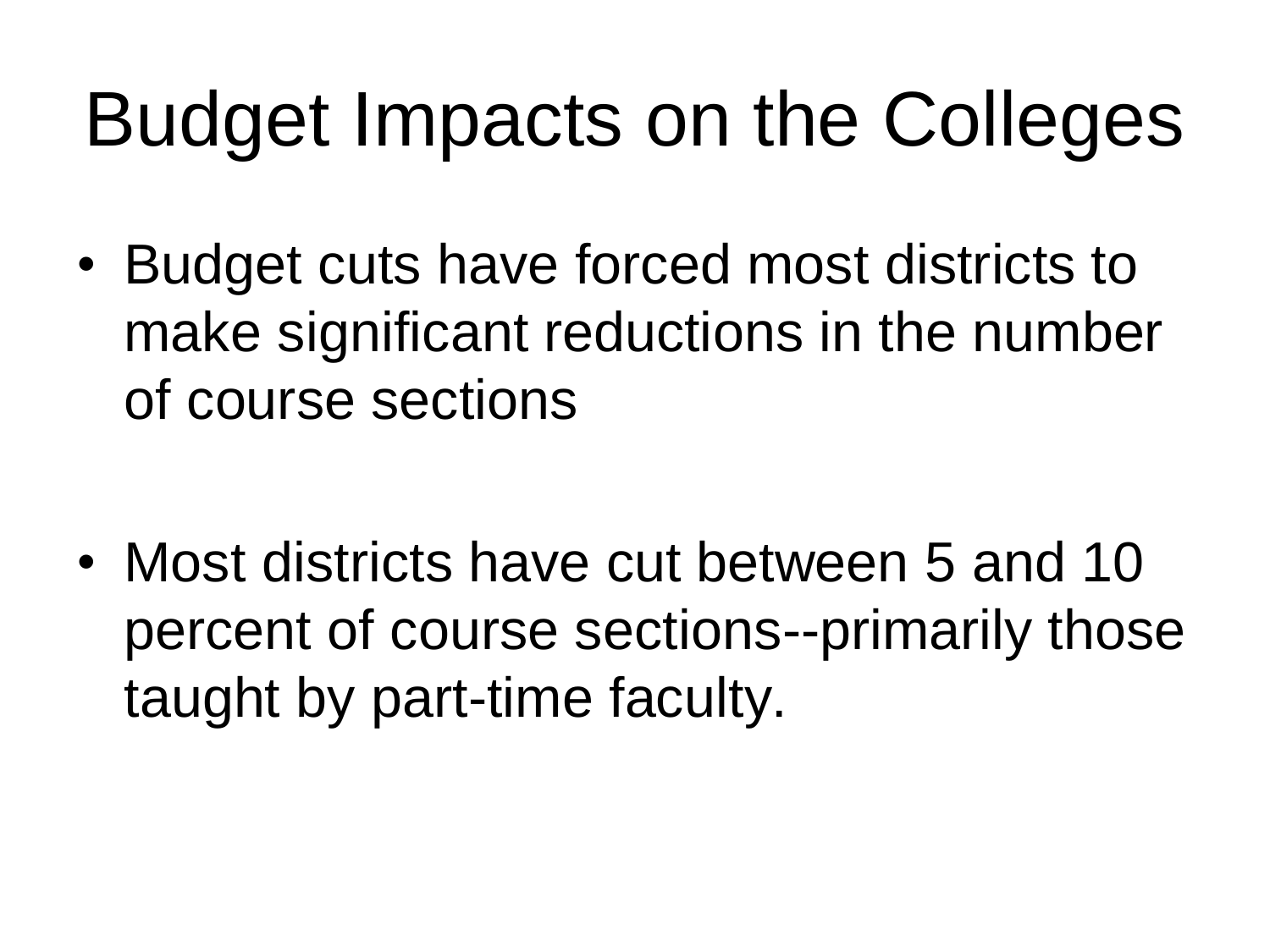# Budget Impacts (cont.)

• Students are having difficulty accessing the courses they need

• Almost all course sections are full

• Waiting lists are longer than ever

• Many students are being turned away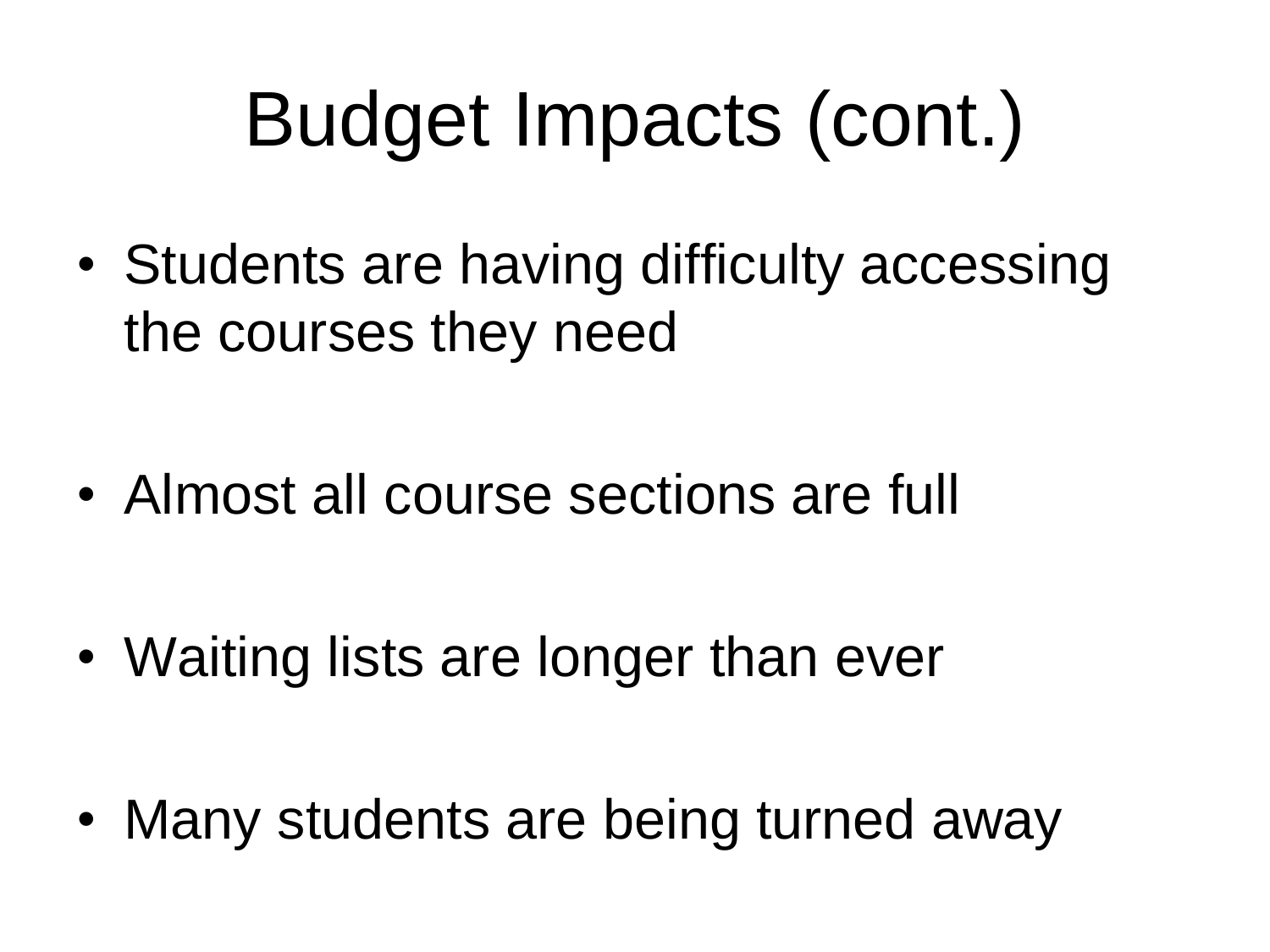# Budget Impact (cont.)

- Many districts used one-time funds to protect categorical programs
- Some reductions in counseling, tutoring, and other support services
- Even more drastic reductions in student support services likely this Spring and next Fall.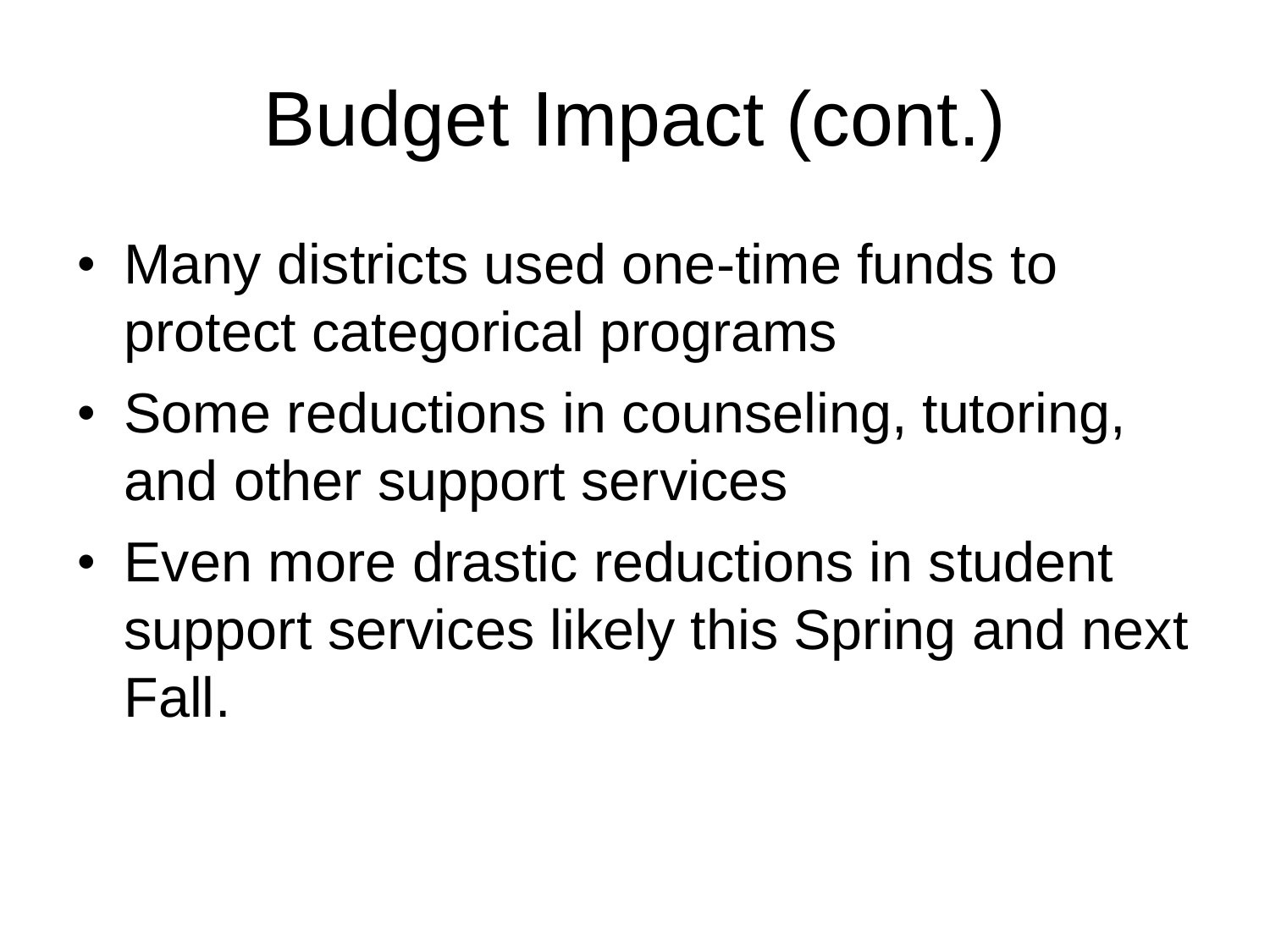# Cuts/No Cuts to Education

• Compared to current year 2009-2010 the Governor's budget for 2010-2011 would

– cut funding for K-12 by \$1.9 billion

- augment community colleges by \$200 million
- increase CSU and UC by a combined \$800 million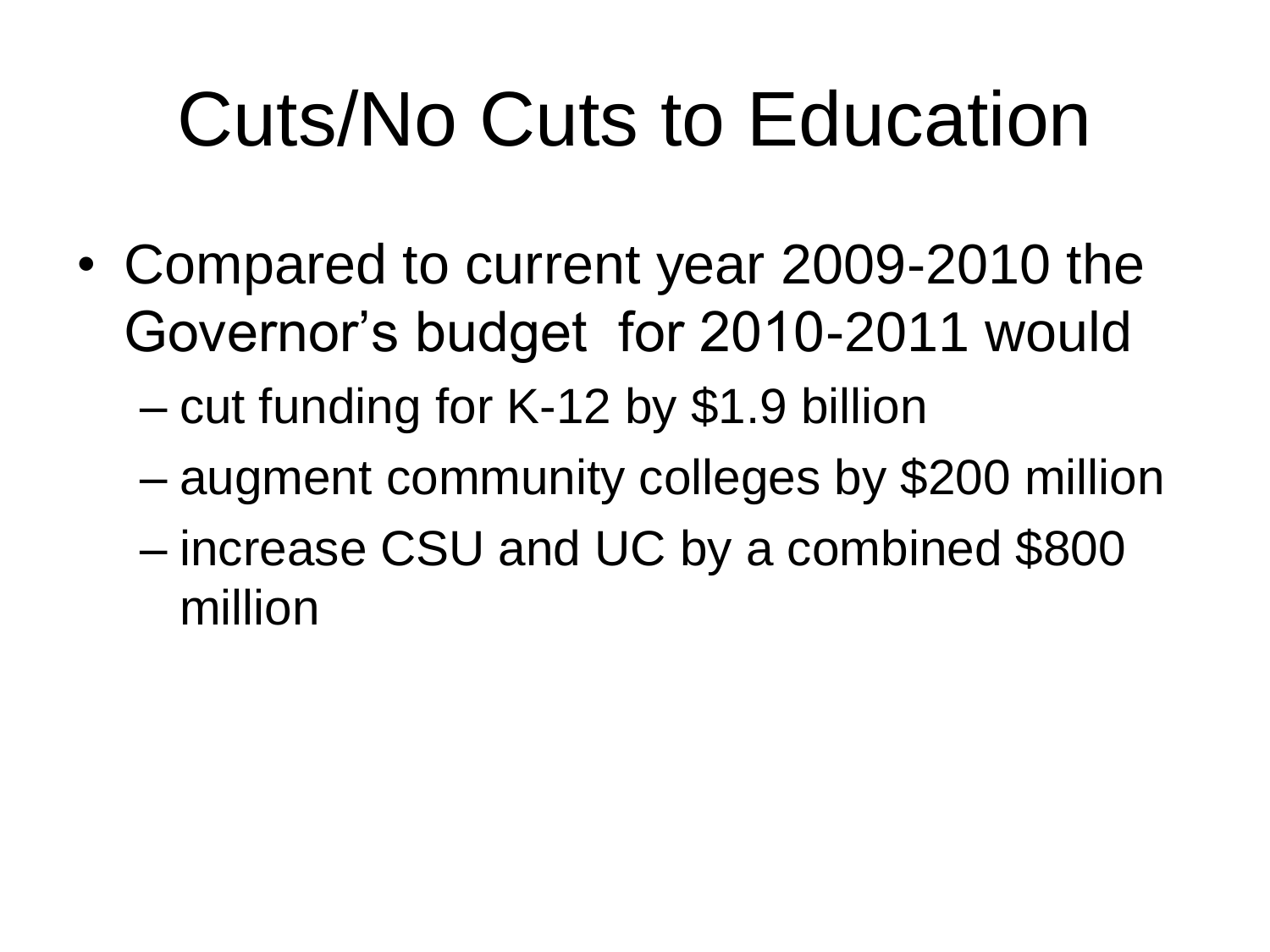### However

- Per-Student Funding Comparison to 2007- 2008
	- K-12 from \$8,364 to \$7,417 equals -11.3%
	- CCC from \$5,591 to \$5,321 equals -4.8%
	- CSU from \$11,289 to \$11,722 equals 3.8%
	- UC from \$21,778 to \$22,920 equals 5.2%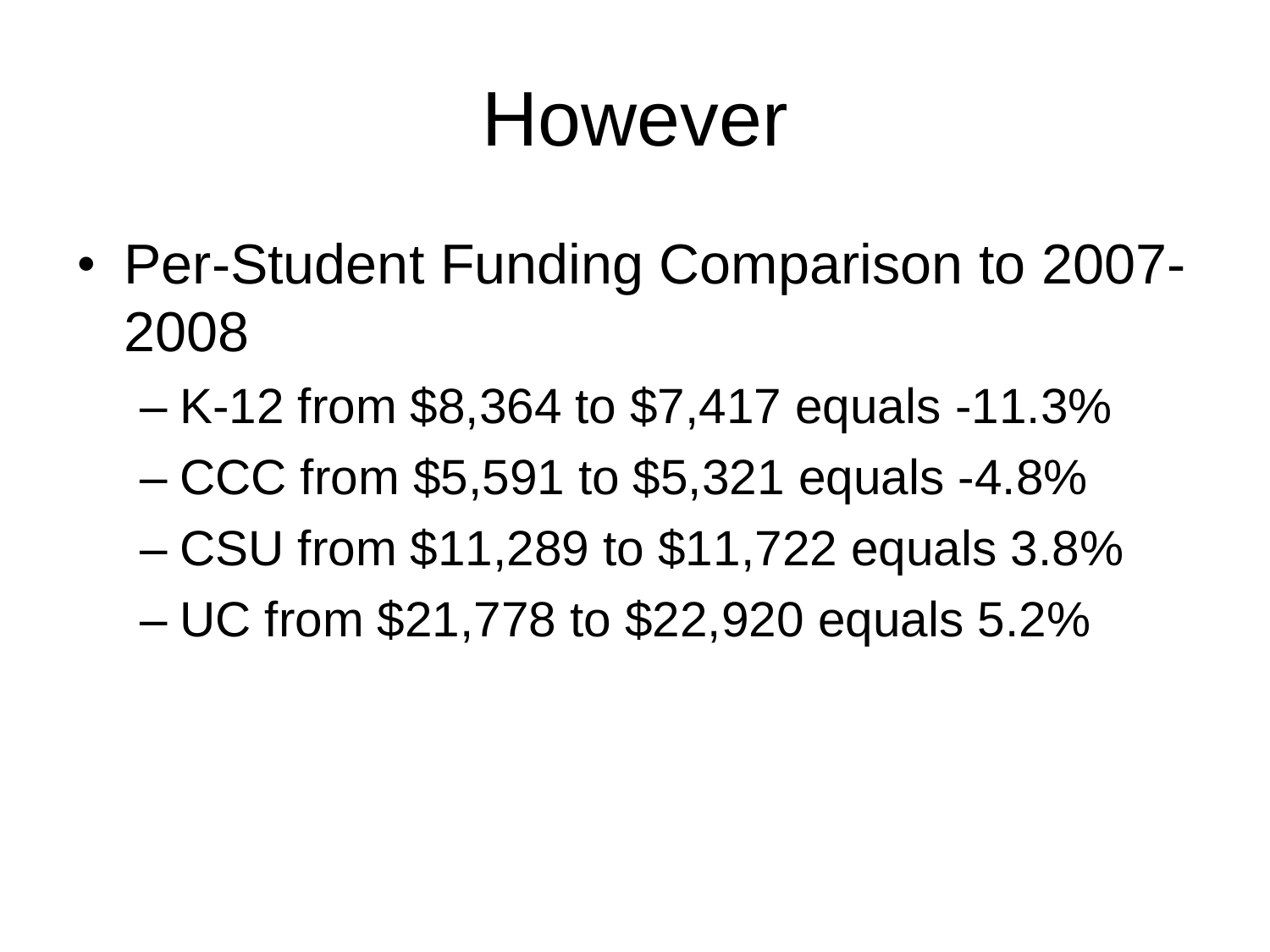### Legislative Analyst Recommendations

- Proposition 98--Either suspend 98 or meet the minimum guarantee through revenue increases or cuts to other budget areas.
- Increase funding for community colleges via fee increases (\$40/credit unit).
- Hold UC and CSU to 2007-2008 levels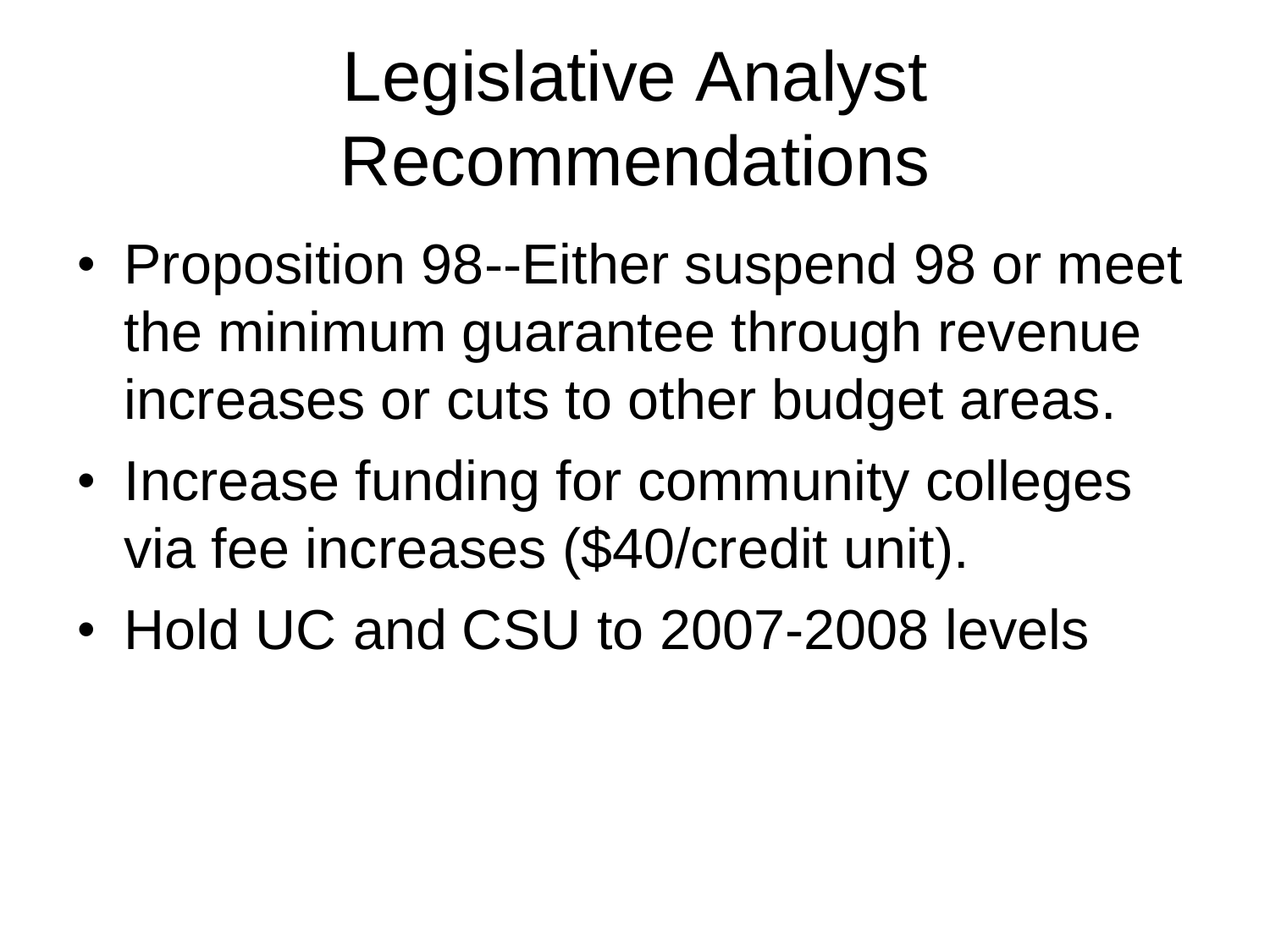#### Fee Revenue: 2007-2008 to Current and Budget Year

|           | 2007-08      | 2009-10   | 2010-11       |      |
|-----------|--------------|-----------|---------------|------|
| <b>UC</b> | \$1.065 B    | \$1.371 B | \$1.794 B 68% |      |
| CSU       | <b>\$.9B</b> | \$1.158 B | \$1.26 B      | 40%  |
| CCC       | \$.094 B     | \$.357 B  | \$.365 B      | 388% |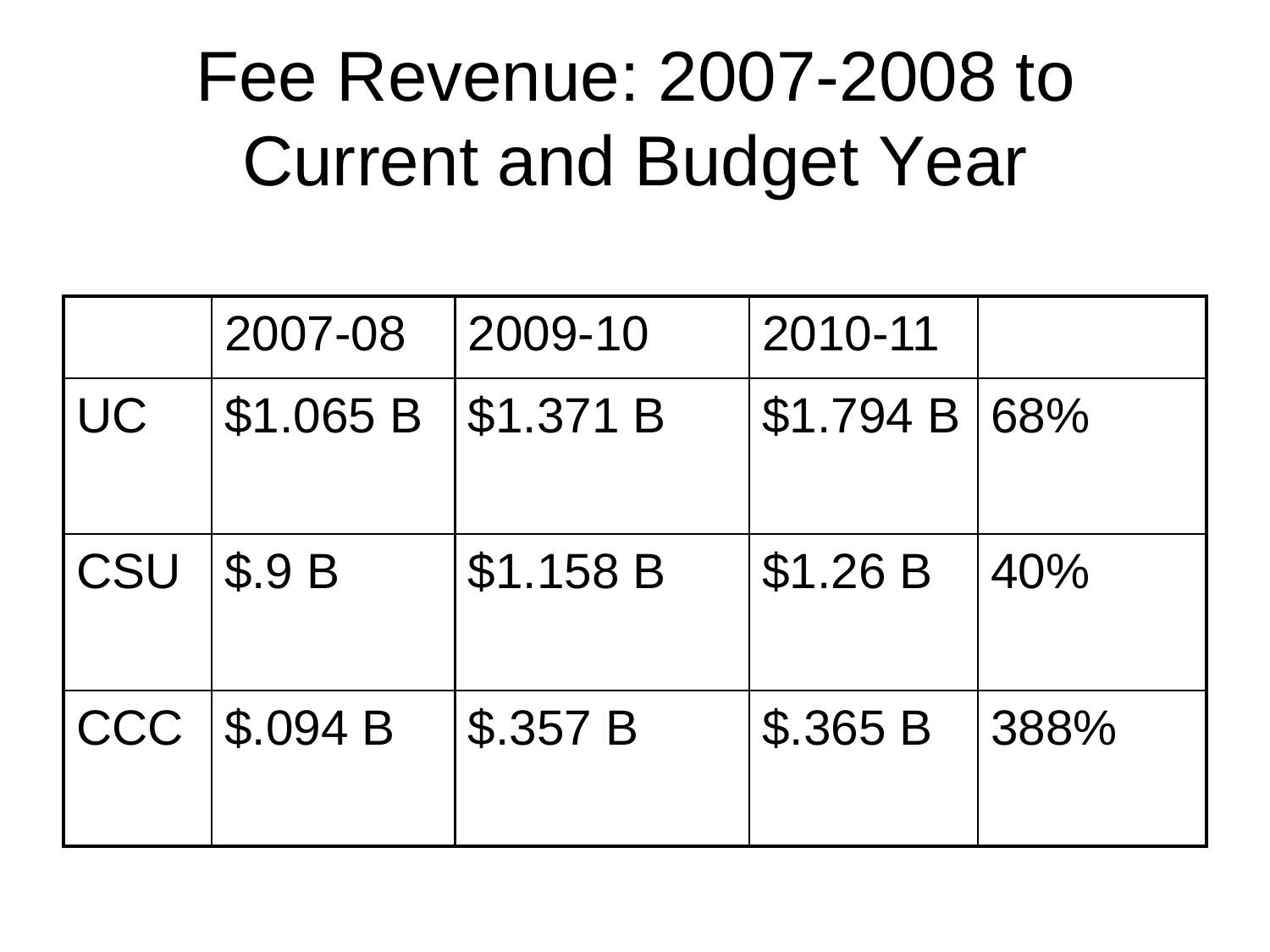## Enrollment Growth

|           | 2007-08<br><b>Budgeted</b> | 2007-08<br>Actual | 2009-10<br><b>Estimated</b> | 2010-11<br>Proposed |
|-----------|----------------------------|-------------------|-----------------------------|---------------------|
| <b>UC</b> | 198,455                    | 203,906           | 212,888                     | 209,976             |
| CSU       | 342,893                    | 353,914           | 340,643                     | 339,873             |
| CCC       | 1,169,606                  | 1,182,627         | 1,298,300                   | 1,188,129           |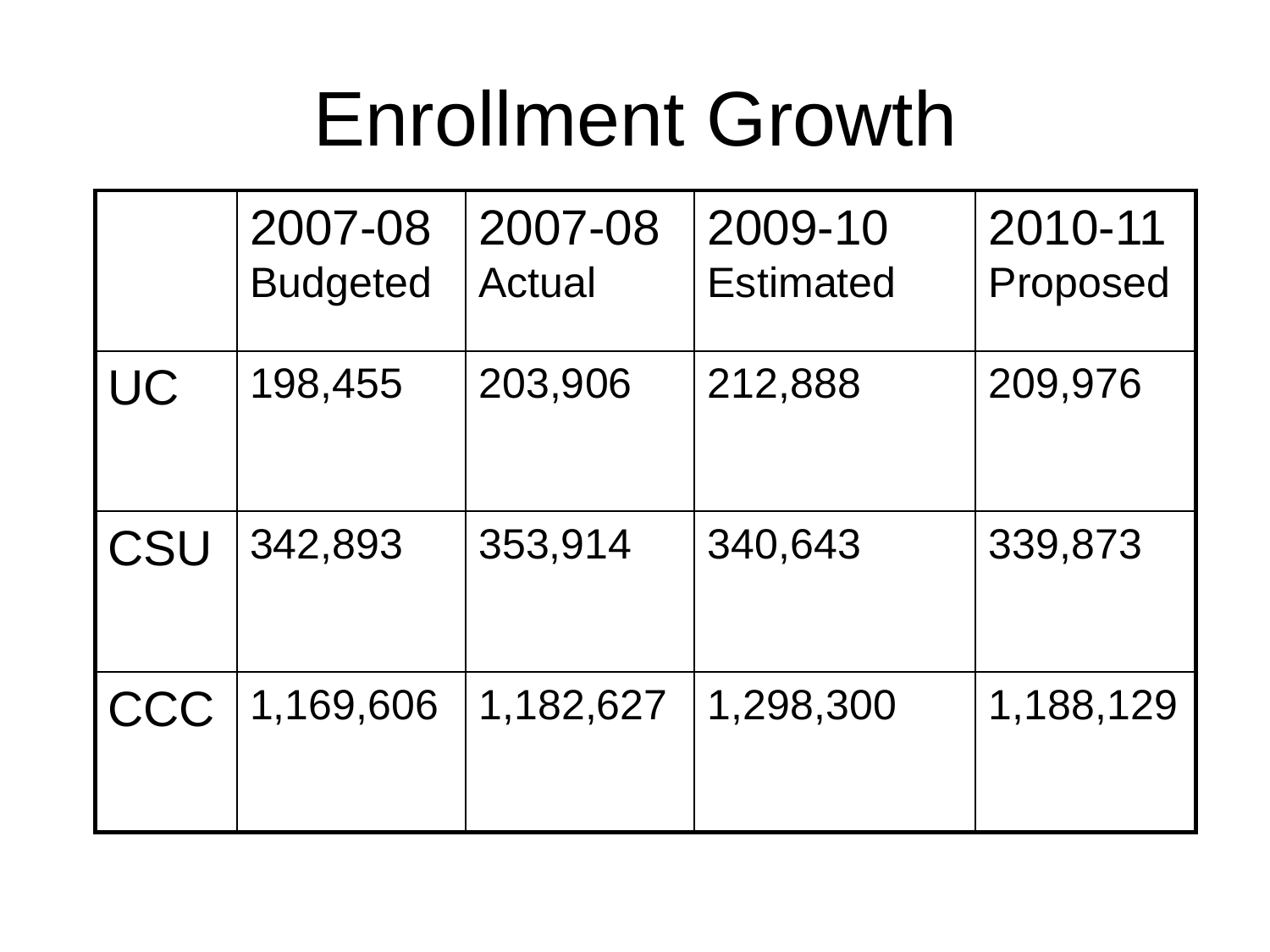## **Other Community College** Proposals

#### Current Year Proposals

- Elimination of competitive CalGrant
	- Legislature rejected proposal
- Expansion of Deferrals
	- New March deferral added for current year
	- Budget year deferrals kept at \$1 billion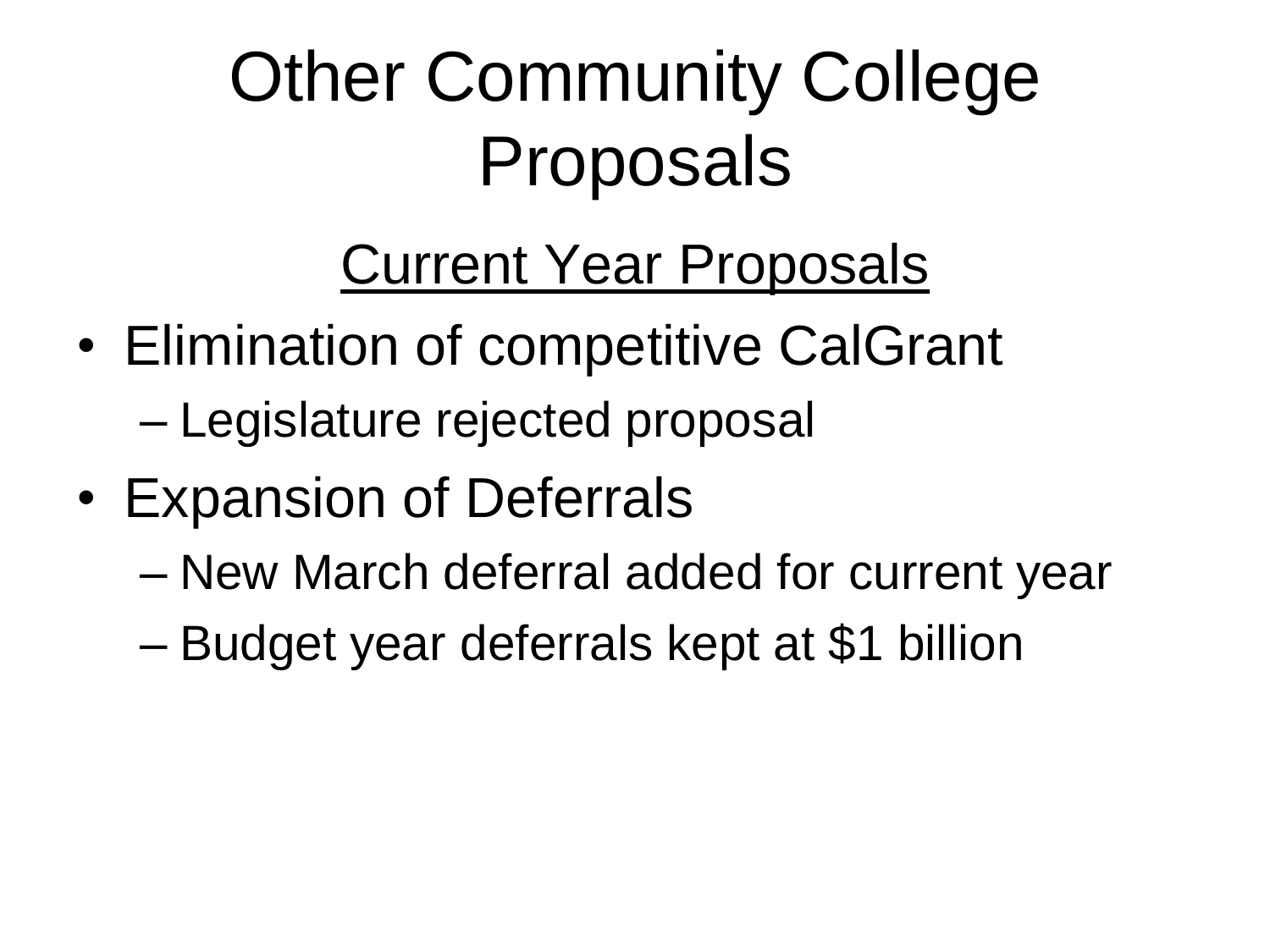## Budget Year Proposals

- Governor proposes a 3.9% increase--\$219 million
- After adjusting for deferrals, increase is \$56 million
- No fee increase
- Negative 0.38% COLA – LAO recommends rejection
- Growth of 2.2%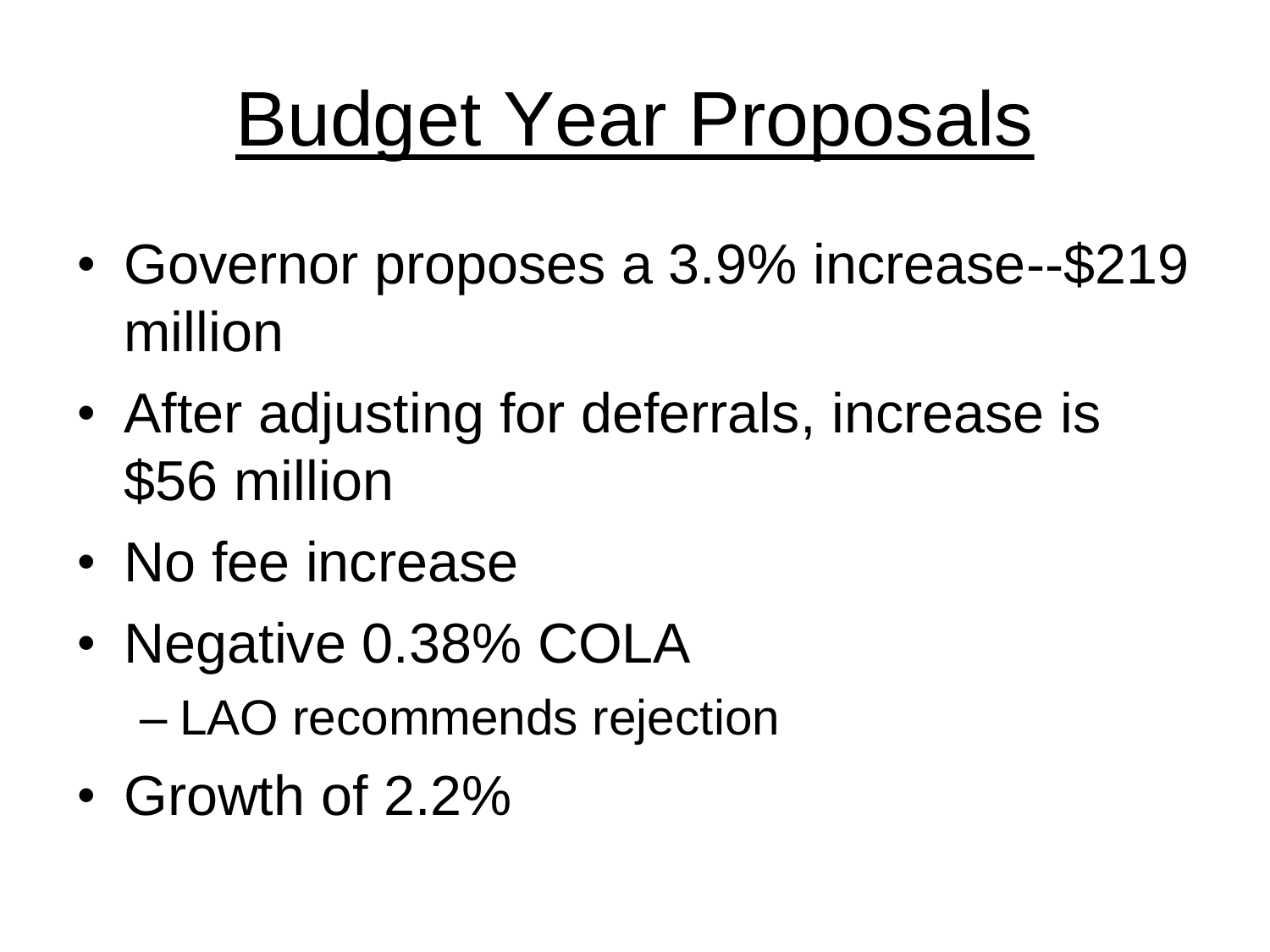# Next Steps

- Legislature will hold overview hearings
- May will bring updated revenue forecasts
- June primary election
- Long hot summer